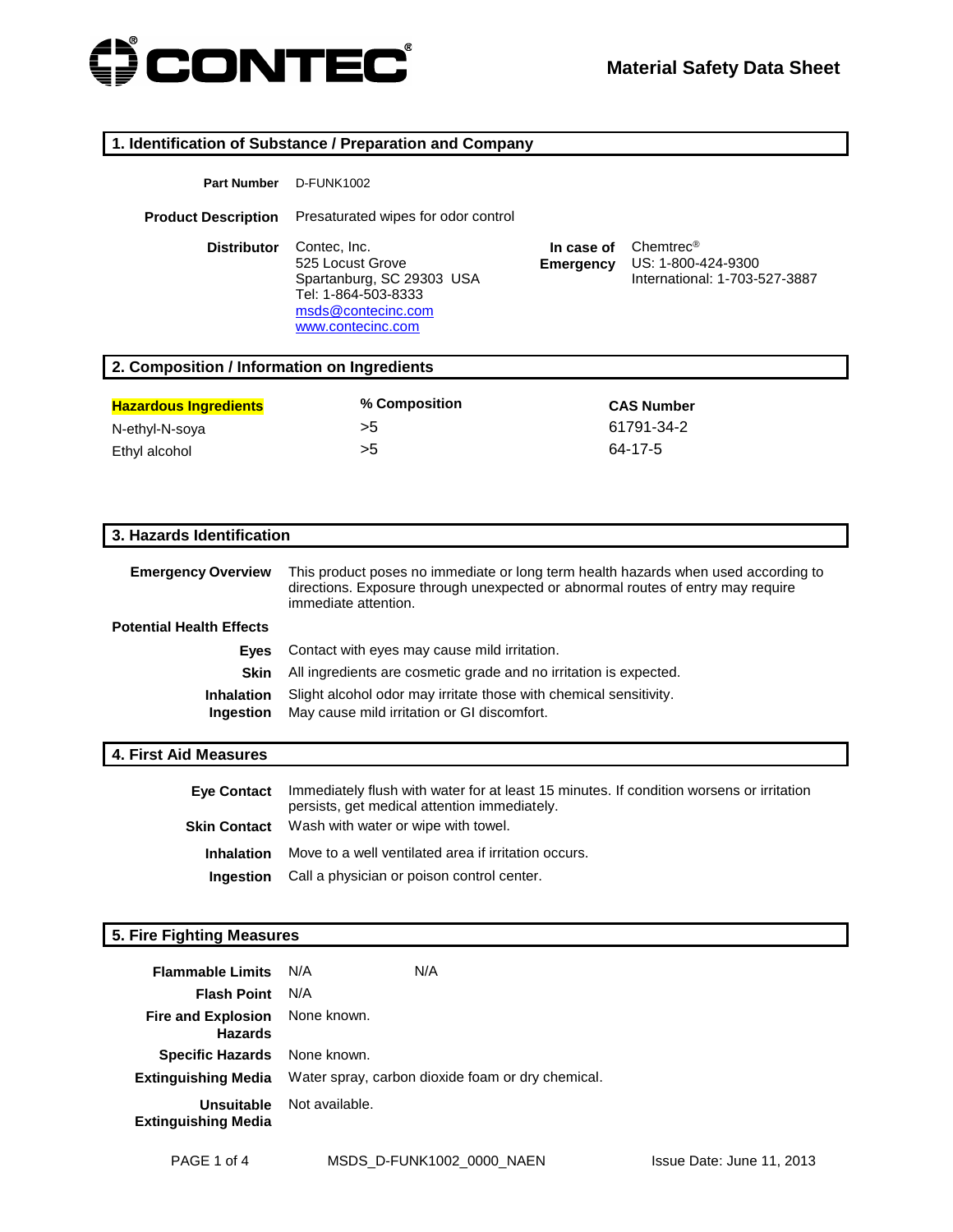

**Protective Equipment**  Not available. **for Fire Fighters Additional Advice** Not available.

#### **6. Accidental Release Measures**

|                           | <b>Containment</b> Spills are unlikely with pre-saturated wipers, because the wiper fabric has absorbed the                                                      |
|---------------------------|------------------------------------------------------------------------------------------------------------------------------------------------------------------|
| <b>Procedures</b>         | liquid. In case of a spill, contain and eliminate its source. Sweep or scrape up material<br>and flush area with water.                                          |
| <b>Clean-up Procedure</b> | Take up and containerize for proper disposal as described under <i>DISPOSAL</i><br>CONSIDERATIONS. Comply with all government regulations on reporting releases. |

#### **7. Handling and Storage**

**Handling Procedures** Keep container closed when not in use.

**Storage Procedures** Store in a cool, dry, well ventilated place. Keep out of reach of children.

#### **8. Exposure Controls / Personal Protection**

**Component Exposure Limits** (established only for **ethyl alcohol**)

| <b>ACGIH TLV</b>                                  | TWA                 | $1000$ ppm                                         |
|---------------------------------------------------|---------------------|----------------------------------------------------|
|                                                   | STEL                | Not available.                                     |
| <b>OSHA PEL</b>                                   | TWA                 | 1000 - 1900 mg/m <sup>3</sup>                      |
| <b>NIOSH REL</b>                                  | TWA                 | Not available.                                     |
|                                                   | STFL                | Not available.                                     |
| <b>Engineering and</b><br>administrative controls |                     | Use in an area with good ventilation.              |
| <b>Personal Protective</b><br><b>Equipment</b>    |                     | Not required under normal and intended conditions. |
| <b>Hygiene</b>                                    |                     | Wash hands with soap and water following use.      |
| <b>Respiratory</b>                                | Avoid overexposure. |                                                    |

#### **9. Physical and Chemical Properties**

The following delineates the physical and chemical properties for the wipe presaturation solution:

| <b>Flash Point</b>                            | N/A                                      |
|-----------------------------------------------|------------------------------------------|
| <b>Boiling Point</b>                          | 100°C (212°F)                            |
|                                               |                                          |
| <b>Specific Gravity</b>                       | 1.00                                     |
| рH                                            | $7.0 - 8.0$                              |
| <b>Autoignition</b><br><b>Temperature</b>     | Not available.                           |
| <b>Vapor Pressure</b>                         | Not available.                           |
| %VOC by wt                                    | $0.29$ lbs/gal                           |
| <b>Vapor Density</b>                          | $>1$ (air = 1)                           |
| <b>Evaporation Rate</b>                       | $>1$ (water = 1)                         |
| <b>Solubility in Water</b>                    | Soluble in water.                        |
| <b>Solubility in Other</b><br><b>Solvents</b> | Miscible in alcohols.                    |
| Appearance and Odor                           | Cloudy, white liquid; no noticeable odor |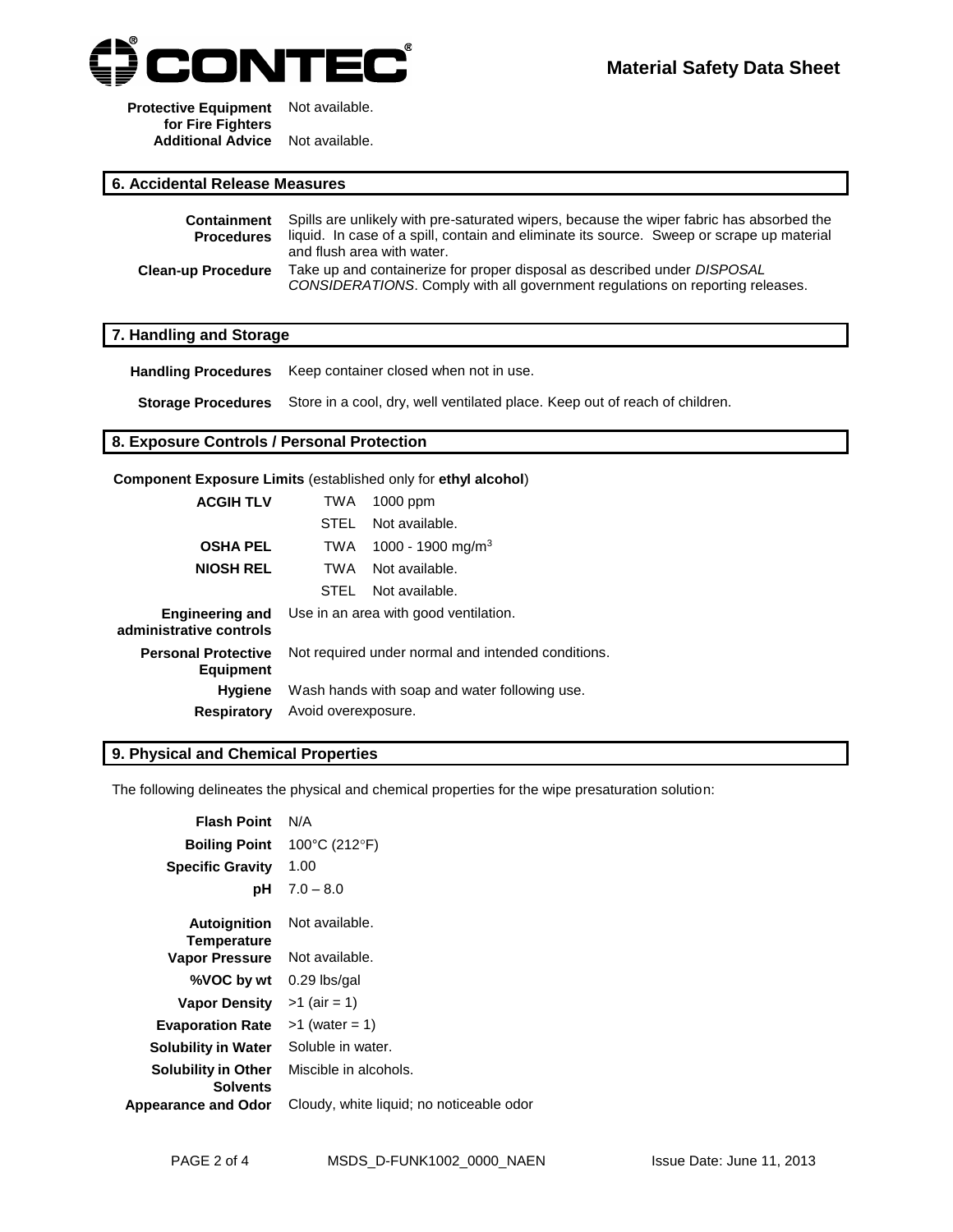# **ONTEC®**

#### **10. Stability and Reactivity**

| <b>Chemical Stability</b><br><b>Conditions to Avoid</b> | Product is considered to be stable under normal conditions of use. Toxic sulfur<br>dioxide, carbon dioxide and carbon monoxide can form if product is mixed with<br>bleach (sodium hypochlorite). Hazardous polymerization will not occur.<br>Aside from that above, none are known. |
|---------------------------------------------------------|--------------------------------------------------------------------------------------------------------------------------------------------------------------------------------------------------------------------------------------------------------------------------------------|
| <b>Hazardous decomposition</b><br>products              | Include carbon monoxide and carbon dioxide.                                                                                                                                                                                                                                          |

**11. Toxicological Information**

| <b>Acute Skin Toxicity</b>       | Not available.                                                                            |
|----------------------------------|-------------------------------------------------------------------------------------------|
| <b>Acute Oral Toxicity</b>       | LD50 is estimated to be $>5,000$ mg/kg (rat)                                              |
| <b>Acute Inhalation Toxicity</b> | Not available.                                                                            |
| <b>Skin Irritation</b>           | Not available.                                                                            |
| Eye Irritation                   | Not available.                                                                            |
| <b>Other Information</b>         | No acute or chronic toxic effects known or expected when used according to<br>directions. |
| 12. Ecological Information       |                                                                                           |

| <b>General Product</b><br><b>Information</b>                                   | No ecological or environmental effects known or expected when used according to<br>directions. |
|--------------------------------------------------------------------------------|------------------------------------------------------------------------------------------------|
| <b>Component Analysis –</b><br><b>Ecotoxicity – Aquatic</b><br><b>Toxicity</b> | Not available.                                                                                 |
| <b>Environmental Fate</b>                                                      | Not available.                                                                                 |

### **13. Disposal Considerations**

Soiled towels take on the hazardous characteristics of the material they are soiled with. Dispose of product in accordance with applicable local, state, and federal regulations.

#### **14. Transportation Information**

| <b>DOT Proper Shipping Name</b><br><b>DOT Hazard Class</b><br><b>DOT Packing Group</b> | Not regulated by DOT (non-hazardous)<br>N/A<br>N/A |
|----------------------------------------------------------------------------------------|----------------------------------------------------|
| <b>IATA Proper Shipping Name</b>                                                       | Not regulated by IATA (non-hazardous)              |
| <b>IATA Hazard Class/Division</b>                                                      | N/A                                                |
| <b>IATA Packing Group</b>                                                              | N/A                                                |
| <b>IMDG Proper Shipping Name</b>                                                       | Not regulated by IMDG (non-hazardous)              |
| <b>IMDG Hazard Class/Division</b>                                                      | N/A                                                |
| <b>IMDG Packing Group</b>                                                              | N/A                                                |
| <b>Marine Pollutant</b>                                                                | No.                                                |
| <b>UN Number</b>                                                                       | N/A                                                |